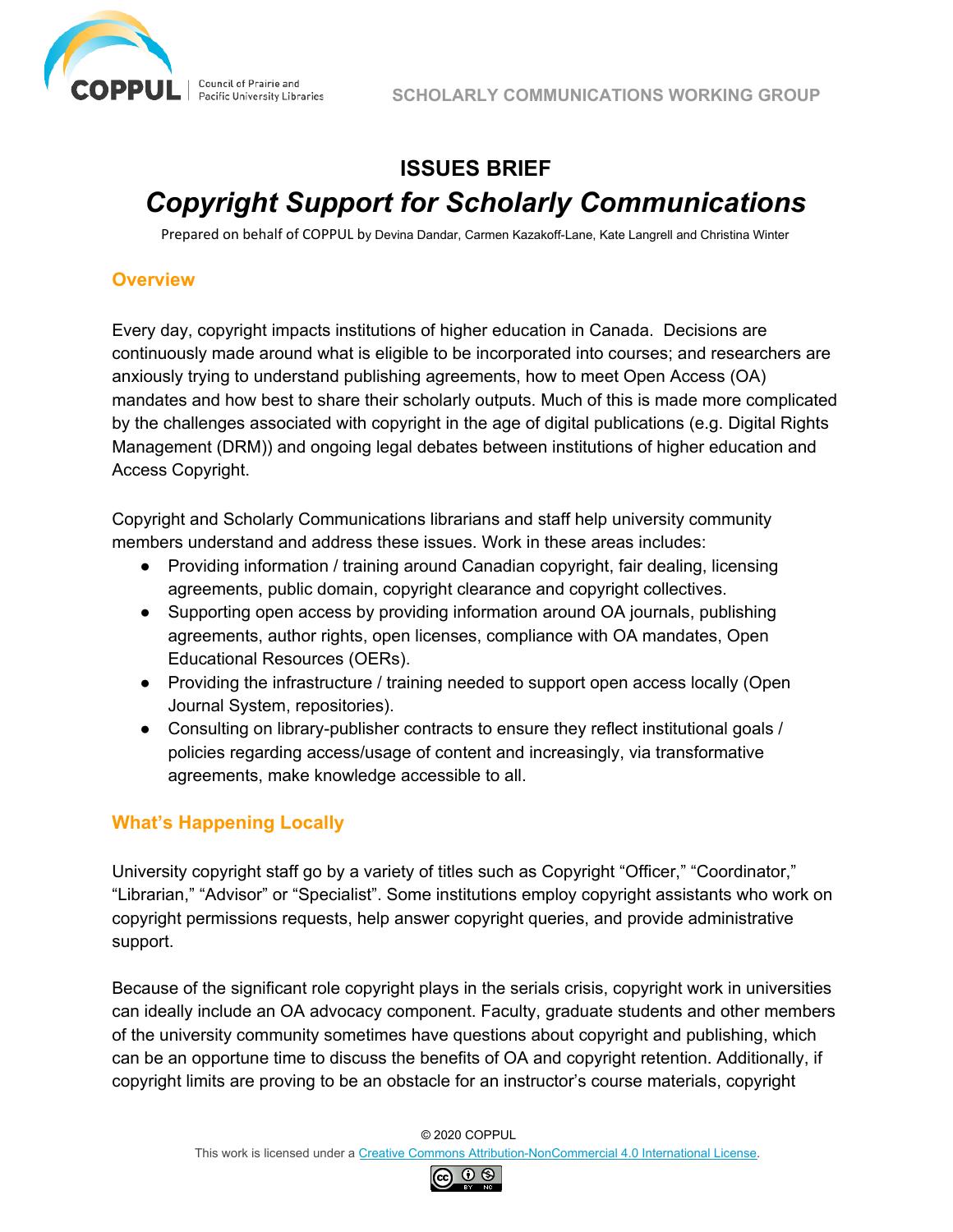specialists can sometimes suggest finding (or even creating) alternative openly-licenced materials.

Most copyright staff are part of, or affiliated with, the university library. There is explicit, formal overlap in copyright and scholarly communication responsibilities at a minority of COPPUL institutions. For example, the University of Winnipeg library has a "Scholarly Communications and Copyright" [office](https://library.uwinnipeg.ca/about-us/staff-directory.html), and the University of British Columbia [employs](https://scholcomm.ubc.ca/) two Scholarly Communications and Copyright Services Librarians.

Table 1: Copyright staffing levels at COPPUL institutions (based on institutions' websites) as of March 1, 2020:

| # of Copyright Staff | # of COPPUL Institutions | % of COPPUL Institutions |
|----------------------|--------------------------|--------------------------|
| ≤1                   | 14                       | 63.5%                    |
| ⋅1 and $≤2$          | 5                        | 23%                      |
| 3                    |                          | 4.5%                     |
| $4 - 5$              | 2                        | 9%                       |

Notes: 22 full COPPUL institutions, Rough average FTE students: 14800, Rough average copyright staff numbers: 1.6 FTE copyright staff per institution

## **What's Happening Elsewhere**

The Canadian Association of Research Libraries (CARL) created a [guide](http://www.carl-abrc.ca/wp-content/uploads/2019/05/CARL_Guide_Cdn_addendum_EN_2019.pdf) to author rights to help creators be aware of copyright implications that arise during the publication process. CARL also adapted the SPARC author addendum to [publication](http://www.carl-abrc.ca/wp-content/uploads/2019/05/Cdn_author_addendum_EN_2019.pdf) agreement for a Canadian context. This form can be used by creators to negotiate their rights with publishers in order to retain some key copyrights and make their works more widely available or to comply with open access requirements. CARL is also developing a series of open copyright [education](http://www.carl-abrc.ca/copyright-open-educational-resource/) modules for use by post-secondary institutions. These modules were adapted from the College Libraries Ontario's Copyright Literacy for Ontario College [Employees.](https://tlp-lpa.ca/faculty-toolkit/copyright)

In the US, the ACRL has developed a Scholarly [Communication](https://acrl.libguides.com/scholcomm/toolkit) Toolkit for libraries and librarians. Components of the toolkit include "Scholarly Publishing", "Access to Research", "Repositories" and "[Copyright](https://acrl.libguides.com/scholcomm/toolkit/copyright)".

In the UK, the UK Copyright Literacy team has developed a board game called The [Publishing](https://copyrightliteracy.org/resources/the-publishing-trap/) [Trap](https://copyrightliteracy.org/resources/the-publishing-trap/). The game focuses on research dissemination and the scholarly communications ecosystem, and is aimed at early career researchers.